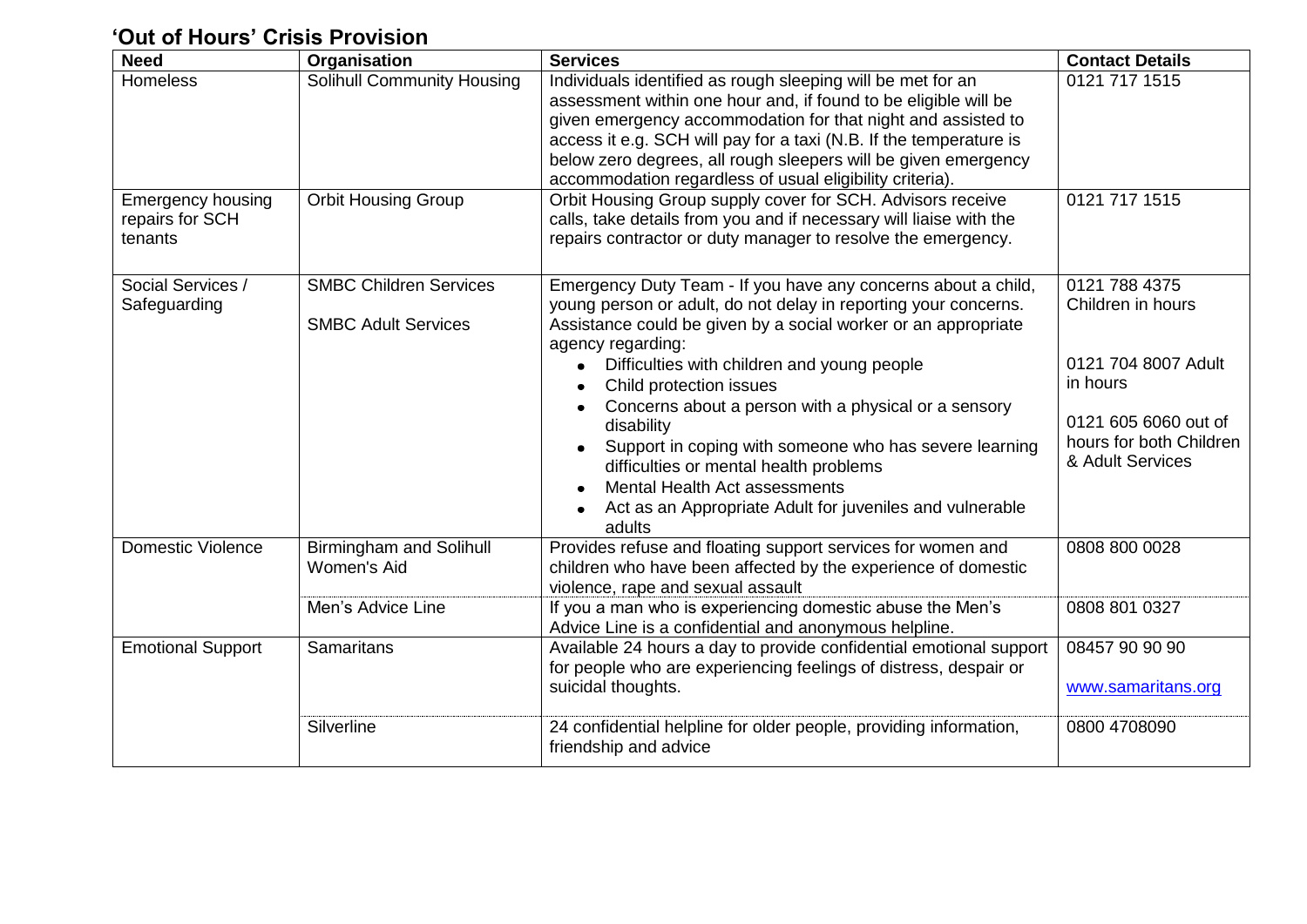## **Christmas & New Year - Crisis Provision**

| <b>Need</b>                               | Organisation                                    | <b>Services</b>                                                                                                                                                                                                                                                                                                                                                                                                                                                                         | <b>Contact Details</b>                                         |
|-------------------------------------------|-------------------------------------------------|-----------------------------------------------------------------------------------------------------------------------------------------------------------------------------------------------------------------------------------------------------------------------------------------------------------------------------------------------------------------------------------------------------------------------------------------------------------------------------------------|----------------------------------------------------------------|
| Money & Welfare<br><b>Benefits Advice</b> | <b>DWP Job Centre Plus</b>                      | Main out of work benefit claims<br>Budget Advance - to help pay for essential things like rent, furniture,<br>clothes or hire purchase debts. The smallest amount you can borrow is<br>£100. You can apply for an interest free loan if you have been getting<br>income related benefit for at least 26 weeks<br>Short Term Advance - An advance of benefit may be available to help<br>claimants through that period, which would be recovered from subsequent<br>payments of benefit. | New Claims 0800 055<br>6688<br>Social Fund 0845 603<br>6967    |
|                                           | <b>DIAL Solihull</b>                            | Specialist advice and advocacy on disability related benefits e.g. ESA, PIP,<br>DLA & Child DLA.                                                                                                                                                                                                                                                                                                                                                                                        | 0121 770 0333                                                  |
|                                           | <b>Bromford Support</b>                         | Advice on money, debt and benefit issues, which includes floating support<br>for vulnerable customers.                                                                                                                                                                                                                                                                                                                                                                                  | 0121 704 9936                                                  |
|                                           | <b>SCH Money Advice</b><br>Team                 | Specialist debt and money advice service, which includes rent arrears,<br>insolvencies and credit.                                                                                                                                                                                                                                                                                                                                                                                      | 0121 717 1515                                                  |
|                                           | <b>Citizens Advice</b><br><b>Bureau</b>         | For help and support for budgeting advice, debt renegotiations. General<br>benefit advice, advice and information and financial crisis                                                                                                                                                                                                                                                                                                                                                  | 0121 788 6523<br>www.casb.org,uk                               |
|                                           | Age UK                                          | Support for the over 50's on claiming benefits and financial crisis                                                                                                                                                                                                                                                                                                                                                                                                                     | 0121 705 9128                                                  |
| <b>Fuel Poverty</b>                       | Winter Warmth / Age<br><b>UK Linking People</b> | The Winter Warmth Helpline provides information and advice for vulnerable<br>residents who need urgent help such as:<br>Finding a tradesperson for emergency repairs<br>$\bullet$<br>Help with an emergency heater<br>An electric blanket<br>Warm clothing<br><b>Emergency food supplies</b><br>Debt advice and assistance to pay bills<br>Duvets & Covers                                                                                                                              | 0121 704 8080                                                  |
| <b>Crisis Support</b>                     | <b>Local Welfare</b><br>Provision               | This a scheme of last resort, providing basic essential items to help prevent:<br>• A Crisis – pressures that are outside the scope of normal day to day<br>budgeting<br>Community Care – to leave a safe and independent live following a<br>period of care, exceptional pressures or an unsettled way of life.                                                                                                                                                                        | 0121 704 8284<br>www.solihull.gov.uk/lo<br>calweflareprovision |